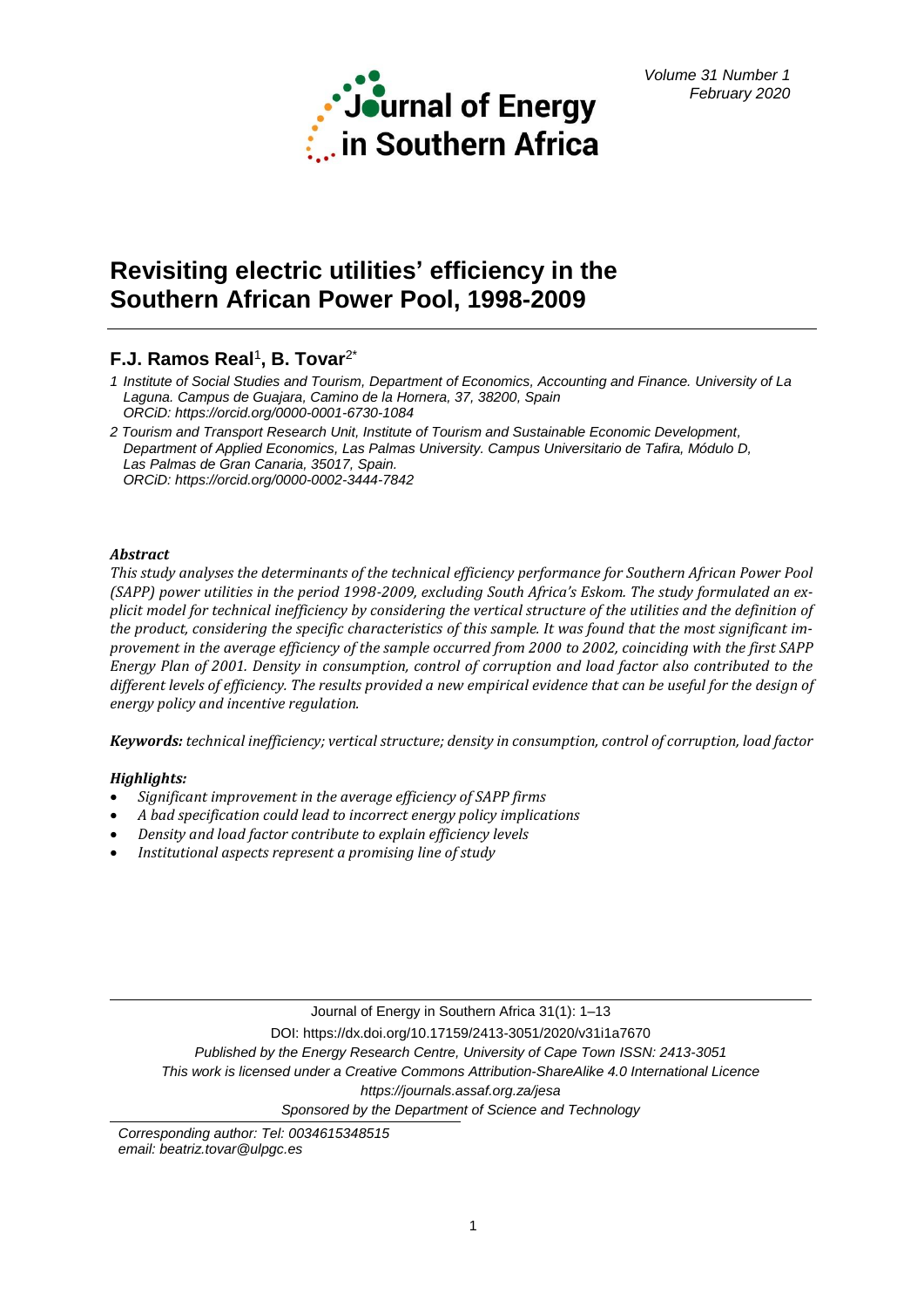#### **1. Introduction**

The countries of sub-Saharan Africa have generally been behind other regions of the world in terms of power sector infrastructure and performance. They have low rates of electrification, considering that less than 30% of the population has access to electricity, compared with about 65% in South Asia and more than 90% in East Asia [1]. Moreover, the average consumption of electricity per capita is just 124 kWh if South Africa is excluded; by contrast, the annual average consumption per capita in the developing world is 1 155 kWh and 10 198 kWh [1]. Most African countries have small, isolated economies and, in order to promote economic integration enabling industries to benefit from economies of scale, the development of physical infrastructure is necessary. Further, deficient power infrastructure and operational inefficiency of electric utilities hinder economic growth through their negative effect on the productivity of utilities. Infrastructure accounts for 30–60% of the effect of investment on productivity in most countries of Sub-Saharan Africa. In half of the countries, the power sector accounted for 40–80 % of this effect [2]. Lawrence Musab, Coordination Centre Manager of the Southern African Power Pool (SAPP), in a 2016 interview in *ESI Africa* [3], emphasised that one of the main objectives of the association is the implementation of energy efficiency in the African power industry.

One of the priorities of African policy makers is the funding of investments to link up the continent's power grid. The strategy has focused on the creation of different regional power pools [4]. This work highlights the expected benefits from power pools, which include reduction of capital and operating costs through coordination among utilities, optimisation of generation resources, improved power system reliability with reserve sharing, enhanced security of supply, improved investment climate through pooling risks, coordination of generation and transmission expansion, increase in inter-country electricity exchanges, and the development of regional markets for electricity.

Currently, there are five power pools in Africa in various stages of development [5]. The SAPP is the most advanced in terms of power trade, with 28 bilateral contracts already signed among the member countries and with an active role played by the short-term electricity market since 2001 and by the day-ahead market since 2009 [5]. Institutional setup and market rules and regulations have been already implemented, but there are other factors influencing the poor performance of electric utilities in Africa. It has been argued that sub-Saharan African reforms have largely targeted the easiest part of the problem: addition of new capacity, rather than the transmission and distribution sides of the electricity industry [6]. Future reform measures should therefore primarily address the challenges that still face transmission and distribution in the region. Most electric utilities in sub-Saharan Africa experienced significant technical and commercial losses [7]. Inefficient operation has an adverse effect on investment and less-efficient utilities also have difficulty in meeting demand for power [7]. Thus, there is increasing evidence that governance reform of state-owned utilities can improve their performance.

Performance analysis has emerged as a powerful tool to assess the structure of the electricity and network industries and to help utilities and regulators to analyse the productivity and efficiency determinants. Although there have been several studies concerning these issues in the electricity industry, relatively little work has been conducted on the efficiency of electricity in African countries, as shown by [8] and [9]. Research showed that only two works have estimated the performance of SAPP utilities [10, 11]. The first of these [10] analysed the efficiency levels and the evolution of total factor productivity of 12 electricity operators of the SAPP using data envelopment analysis (DEA) techniques, for 1998–2005. In this first attempt of measuring the power pool performance, relatively low levels of efficiency were found, especially in single output models. Depending on the output definition, average technical efficiency (TE) under variable returns of scale (VRS) varied between 69% and 74% in 1998 and between 67% and 78% in 2005. When two outputs were considered, the average TE under VRS was 88% in 1998 and 87% in 2005. It was concluded that no significant improvements had been observed on technical efficiency and no catching up effect was found. However, technological opportunities had been better utilised over the period considered in the analysis, which showed technological improvements.

The other study [11] investigated the convergence pattern of TE of the SAPP utilities during 2003-2010, by means of several convergence approaches. To feed those convergence models, TEs were estimated through parametric and non-parametric techniques. On average, DEA-TE varied between 66% under constant returns of scale and 75% under VRS, whereas stochastic frontier analysis (SFA) TE was 71%. It was, therefore, found that average efficiency level scores occurred close to those found by the first study [10] for single output models. These average TE levels were again relatively low, and it is possible to reduce equi-proportionately all inputs by 34%-25% (depending on the model), keeping output constant. Regarding the TE convergence levels, it was concluded that, taken as a whole, TE diverged among the utilities operating in the power pool.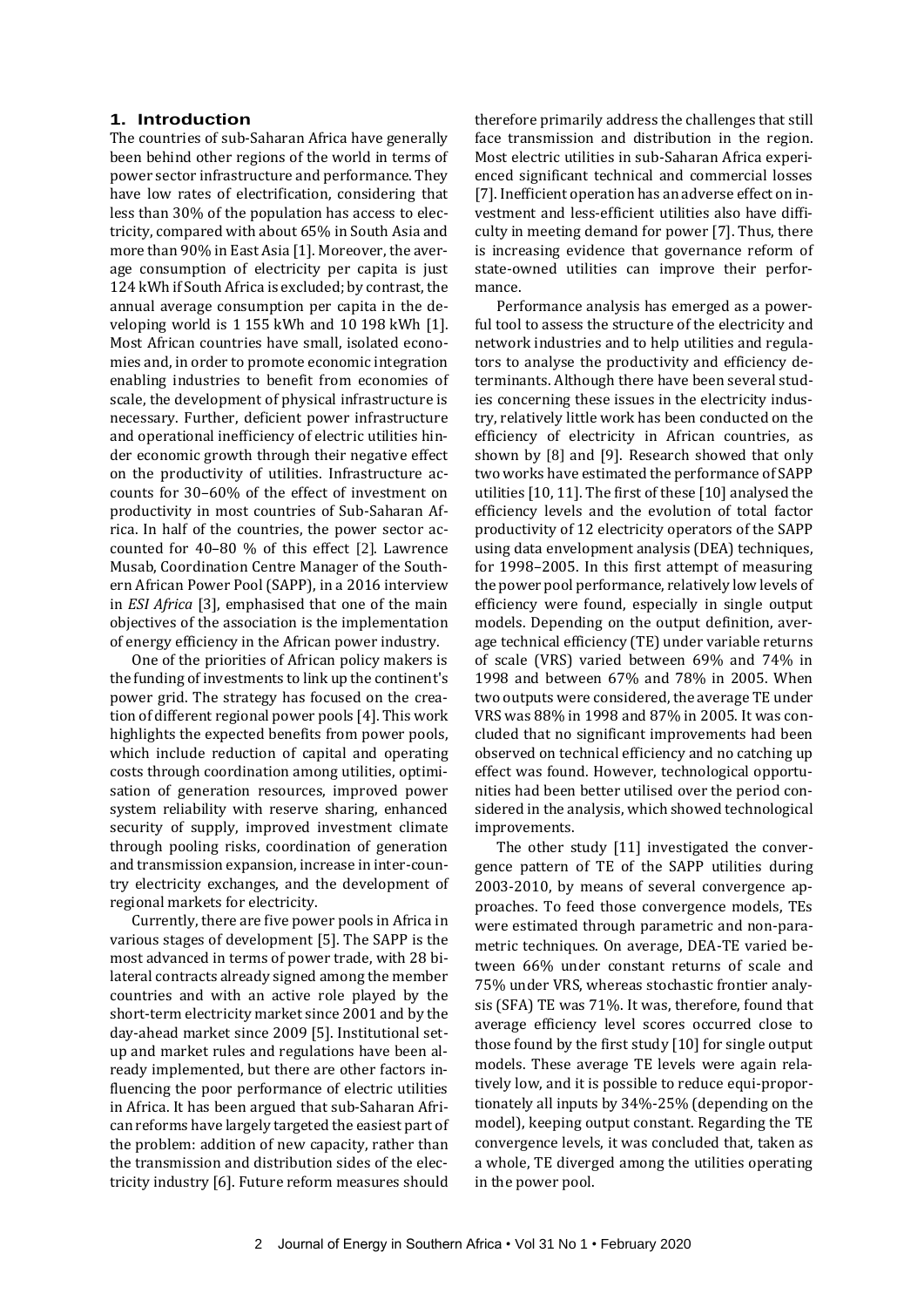In this context, the present study revisited the electric utilities' efficiency in the SAPP with three main goals. The first was to analyse how the efficiency results could be affected by a bad specification of the model in relation with the output definition and with the sample selection. This fact could induce incorrect energy policy implications. The second goal is to assess the technical efficiency levels and its evolution for the SAPP utilities in 1998- 2009. Finally, the study identified the main variables that contribute to explain technical inefficiency by focusing on technical, economic and institutional factors.

#### **2. Methodology**

Taking into account the results of the pioneering works in the sector that are summarised in [12], certain classic drivers of efficiency were analysed, such as load factor or density in consumption [13, 14] while other less-frequent factors such as transmission losses [15] and corruption were also considered. The utilities' technical efficiency in the period 1998-2009 was evaluated following [16] within a fixed effect model (FEM) framework [17, 18]. This methodology has been applied in some empirical papers [including 19, 20, 21]. The model consists of two equations: the first allows an estimation of the inefficiency level of firms by characterising the technology (frontier); the second contains a set of explanatory variables associated with a utility's technical inefficiency. The variables of the second equation are also called contextual variables [22, 23], which, in the present study, are treated as inefficiency determinants that could be under the control of utilities or not. The model was estimated by using a panel data [24] instead of a pool within a FEM by introducing specific firm dummy variables to capture unobservable heterogeneity. Thus, the estimated coefficients will not be biased if there is heterogeneity among utilities, because it is explicitly considered in the model.

A distance function was used instead of a production function, as it has certain advantages. Distance functions describe a multi-input, multi-output production technology without making behavioural assumptions such as cost minimisation or profit maximisation. This is especially suitable for regulated industries. In fact, it has been used to measure efficiency and/or productivity changes in electricity utilities [13, 14, 15] and in other regulated infrastructure services: among others this includes: gas distribution [21], railways [25], airports [26], ports [27]. Moreover, another advantage of distance functions is that input and output prices are not necessary. This study followed an input-oriented approach to represent the behaviour of companies to meet an exogenous demand [28, 29], as it best represented the electricity public service provision.

The input distance function characterises the production technology by considering the maximum proportional contraction of the input vector for a given output vector. The empirical estimation of a parametric distance function requires the definition of an appropriate functional form that should be flexible, easy to calculate, and must allow for the imposition of the homogeneity condition. The translogarithmic functional form meets these conditions.

Two equations for the model were derived. Equation 1 represented stochastic translogarithmic input distance function:

$$
-\ln(x_{ni}) = \alpha_0 + \sum_{i}^{m} \alpha_i \ln y_{ii} + \sum_{i}^{n-1} \beta_i \ln x_{ii}^* + \frac{1}{2} \sum_{i}^{m} \sum_{j}^{m} \psi_{ij} \ln y_{ii} \ln y_{ji} + \frac{1}{2} \sum_{i}^{n-1} \sum_{j}^{n-1} \gamma_{ij} \ln x_{ii}^* \ln x_{ji}^* + \sum_{i}^{m} \sum_{j}^{n-1} \rho_{ij} \ln y_{ii} \ln x_{ji}^* + \sum_{i=1}^{14} \lambda_i D_i + v_{ii} - u_{ii};
$$
  
\nwith  $x_{ii}^* = x_{ii} / x_{ni}$  (1)

where *y* is a vector of *m* outputs; *x* is a vector of *n* inputs; *i* relates to the *i*<sup>st</sup> firm;  $\alpha$ ,  $\beta$ ,  $\psi$ ,  $\gamma$ ,  $\rho$ , and  $\lambda$  are the coefficients to be estimated; *Di* is a dummy variable for the distribution company *i* to capture unobservable heterogeneity*; vit* is a symmetrical error term, *i.e.; N<sup>+</sup> ~* (*δzip,σ<sup>u</sup> 2*), has a zero average that represents the random variables that cannot be controlled by the firm; and  $u_{it}$  is a one-sided negative error term, *i.i.d.*  $N \sim (0, \sigma_v^2)$ , that measures the technical inefficiency that is distributed independently of  $v_{it}$ . The  $v_{it}$  therefore becomes a random term, while  $u_{it}$  represents inefficiency. Equation 2 allows the modelling of the effects of technical inefficiency,  $u_{it}$ , as a function of the utility-specific variables (contextual variables) which are considered to be potential drivers of electricity distributor's efficiency.

$$
u_{it} = Z_{it} \delta + W_{it}
$$
  
\nwith  $i = 1, 2, ..., N; t = 1, 2, ..., T$  (2)

where  $Z_{it}$  is a vector of firm-specific variables, and  $\delta$ the parameter vector to be estimated. The error term in Equation 2, *Wit*, is a random variable obtained from the truncation of a normal distribution, where  $(-z_{it} \delta)$  is the point of truncation. The system formed by the two equations was estimated by maximum likelihood.

#### *2.1 Background*

It was first necessary to determine a proper sample to study technical efficiency, which required the exclusion of one of the utilities. Secondly, several variables that allow a proper study of the vertical structure of the utilities was proposed. Finally, some variables that allow to study the sources of inefficiency in details were determined.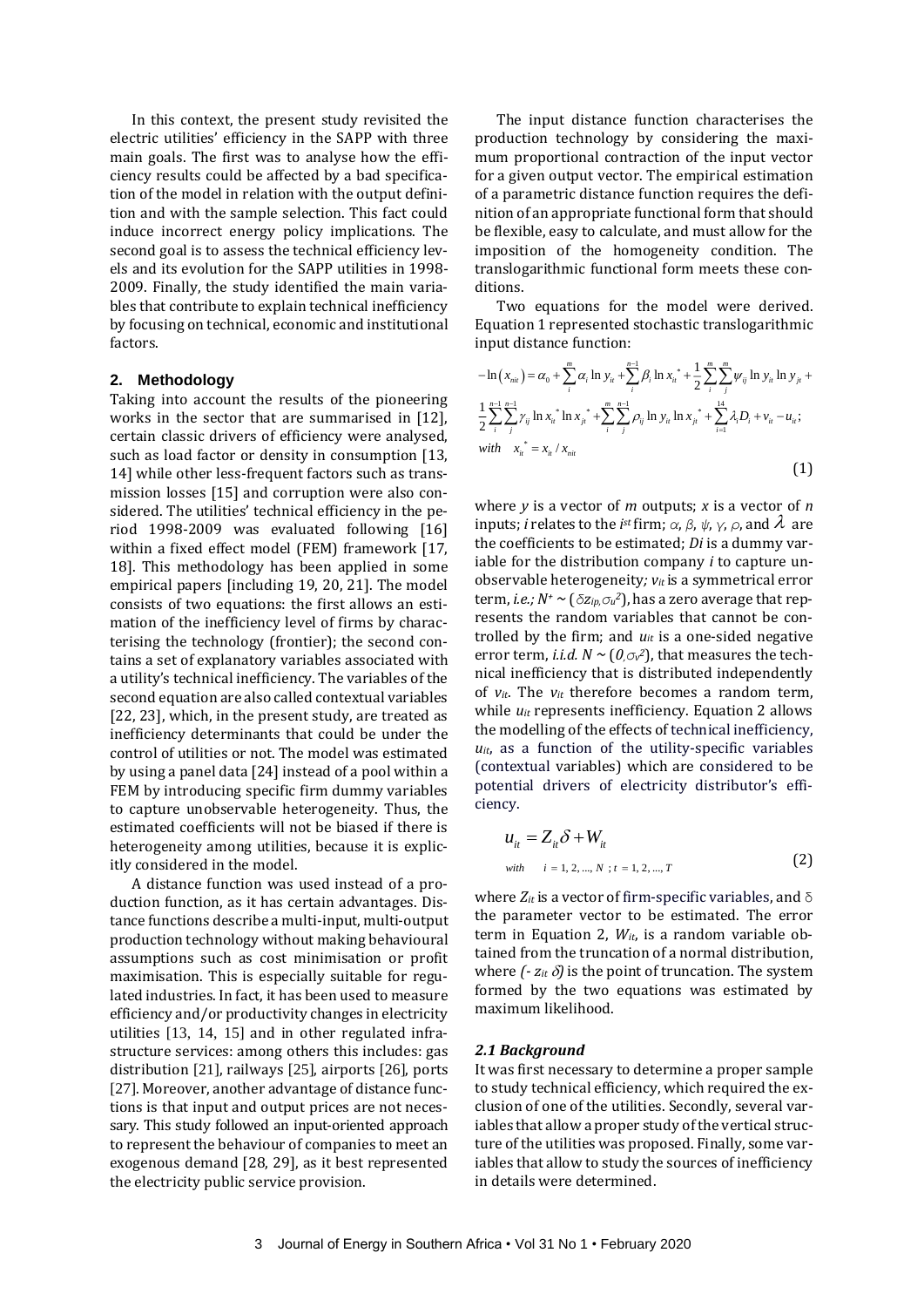There are primarily five power pools in Africa: the Central Africa Power Pool (CAPP); the Comité Maghrébin de l'Electricité (COMELEC); the Eastern Africa Power Pool (EAPP); SAPP; and the West Africa Power Pool (WAPP). A 2011 report about regional power status in African Power Pools [5] showed that electricity traded was less than 1% for CAPP and for EAPP and approximately 7% for COMELEC, SAPP and WAPP. The same report indicated that institutional set up and market rules and regulations had already been implemented in the SAPP, were being implemented in the WAPP, and were under design in EAPP. However, CAPP and COMELEC have still to develop their power market institutions and rules. About half of the countries now have an independent electricity regulator.

The SAPP was created by the Southern African Development Community (SADC) in 1995. The SADC includes 12 countries on the mainland African region, namely: Angola, Botswana, the Democratic Republic of Congo (DRC), Lesotho, Madagascar, Malawi, Mozambique, Namibia, South Africa, Swaziland, Tanzania, Zambia and Zimbabwe. The SAPP coordinates the planning and operation of the electric power system among member utilities and provide a forum for regional solutions to electric problems. Power consumption by SAPP member countries was estimated at 260 081 GWh. South Africa represented 84% of total consumption, Zambia 4% and Zimbabwe 3% and the other countries a total of about 1%. The SAPP installed capacity reached 56 000 MW in 2010, with South Africa representing 82.5% of the capacity available. Coal represented the greatest part of the generation mix with 39 666 MW (73%), followed by hydropower with 9 474 MW (17%), distillate with 2 639 MW (5%), nuclear with 1 930 MW (4%), and natural gas with 646 MW (1%).

Exports from South Africa reached 13 754 GWh and imports 10 047 GWh in 2010. The country is, by far, the greatest exporter of electricity, followed by DRC with 871 GWh. Botswana and Mozambique import nearly all their consumption, while Namibia imports 67% (2 462 GWh). This implied that the region was dominated by the state-owned utility of South Africa, Eskom. While most countries relied on hydro sources, a significant role of Eskom as a supplier implied that the main source of energy for many of the smaller countries was thermal. Net imports within the SAPP represented 7% of total generation and the day-ahead market was already active. However, the development of the regional trade is constrained by transmission congestion within the transit countries (Zimbabwe and Mozambique) and at interconnection level (Zimbabwe-Zambia-Botswana-Namibia).

This study considered a data set of a balanced panel of 11 national utilities belonging to SAPP for

a 12-year period (1998-2009): Botswana Power Corporation (BPC), Electricidade de Mocambique (EDM), Angola's Empresa Nacional de Electricidade, Electricity Supply Commission of Malawi, Lesotho Electricity Corporation, Namibia's NamPower; Swaziland Electricity Board, the DRC's Société Nationale d'Electricité (SNEL); Tanzania Electric Supply Company (TANESCO); Zimbabwe Electricity Supply Authority, and Zambia Electricity Supply Corporation.

Eskom was excluded from the sample for several reasons. Firstly, inclusion would gave unrealistic results and associated convergence difficulties, likely caused by large differences in scale between values of Eskom and other utilities in the pool; e.g., sales and generation figures for Eskom in 2009 were respectively 448 and 808 times those of the smallest utility, and more than 22 times the second biggest. These differences were larger in terms of customers: almost eight times the second biggest in the pool and 1 294 times the smallest. The dominance of Eskom in SAPP generation could not be considered as a homogeneous observation, but an outlier. The second reason was that 'in SFA, outliers may distort the estimation curvature and also increase the magnitude of the idiosyncratic error term, thus influencing average efficiency estimates in the sample' [30]. The exclusion of Eskom, therefore, allowed sensible results.

#### *2.2 Data and variables*

The variables in Equation 1 are those associated with the technological frontier (mainly the output and the input). Contextual variables in Equation 2 are the ones that might influence the levels of efficiency. Regarding the technological frontier, the vertical structure of the utility is important in defining inputs and outputs [31]. For example, the estimated degree of economies of scale and that of vertical integration decrease slightly when there is an increase in the degree of detail in how production is described. Therefore, the manner in which the production process is seen when analysing data has an impact on the policy conclusions.

All the utilities considered are vertically integrated, i.e., they generate and distribute electricity to final consumers. Therefore, given the multi-stage characteristic of electric utilities, one output for each stage is considered: generation (GWh) and customers (number of customers). Figure 1 explains the production process where generation is used either to feed an own market or to deliver to other electricity distribution firms through the network. On the second stage, the distribution process is independent of the origin of electricity. Thus, a firm distributes all the energy that is obtained independently of its origin.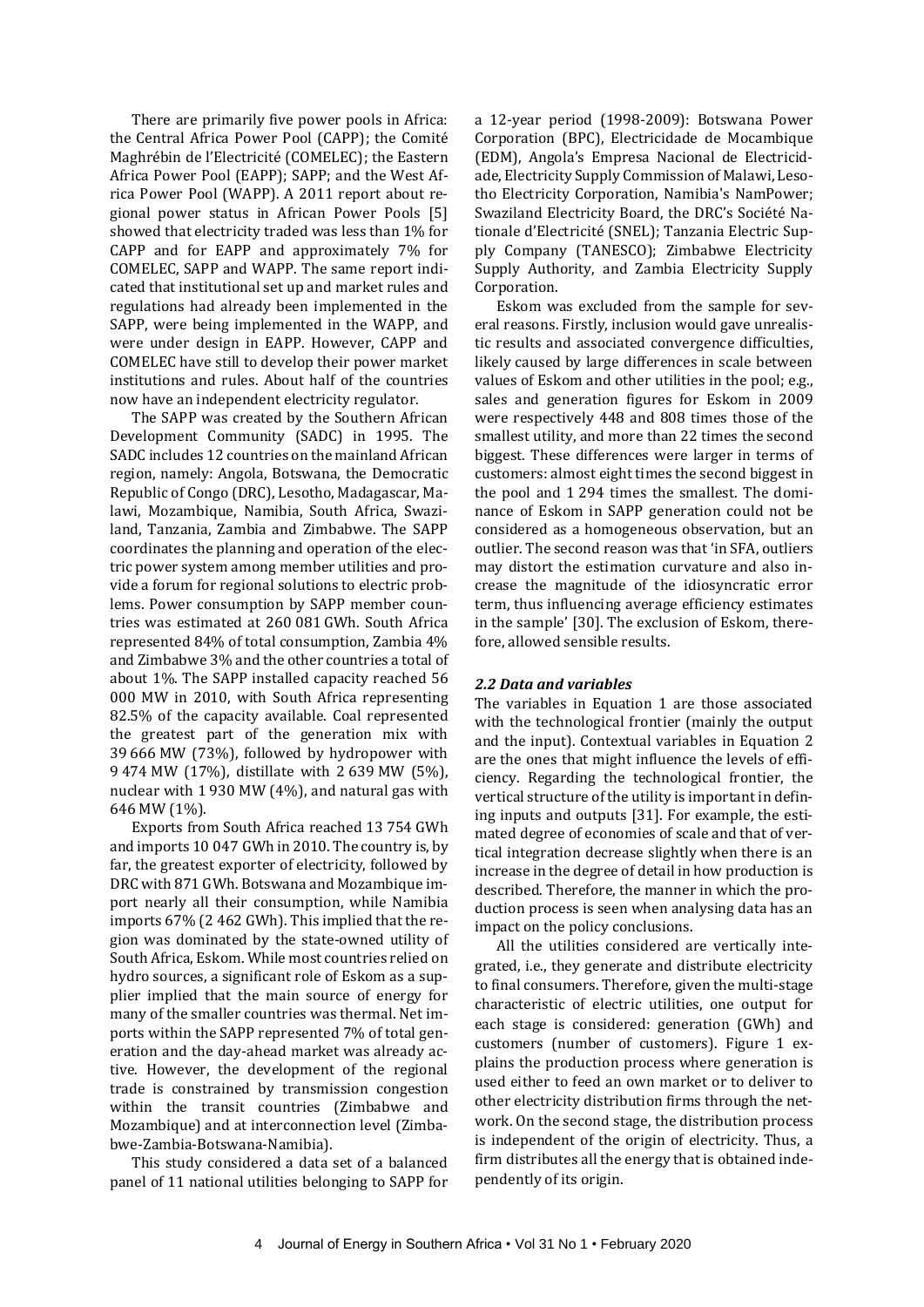

**Figure 1: Production process of typical utility.**

Two main inputs involved in electricity generation and distribution were considered: capital and labour, measured by physical units. Labour is common to generation and distribution and measured as number of workers. One measurement was, however, considered for capital and the other for distribution, taking into account the different levels of vertical integration and the characteristics of each firm. Installed capacity (MW) was used as a proxy for capital in the generation stage. As [8] points out, this is a common practice in literature [32, 33, 34]. There was, however, no similar variable for the distribution stage, so maximum demand (MW) was used as a proxy for capital in this stage. This variable is associated with the size of networks and the transformation capacity. Finally, purchased power was not included as an input in the model [35, 36, 37, 33]. Thus, both the operating and maintenance activities of generation and distribution stages were considered, regardless of whether the electricity was own-generated or not. This is because considering it or not does not affect the analysis of the production process of distributing electricity. When speaking about costs, what is considered are the technical, maintenance and others costs of electricity circulation that are not affected by purchase management. When considering cost functions, this is a way to avoid double accounting of generation costs [34, 33]. Two complete analyses of the variables that represent major cost drivers in electricity industry have been offered in the literature [8, 32].

Table 1 presents a summary of the main characteristics of the current structure of the utilities. Those in the sample have similar sizes, the largest of which was about 2.5 times bigger than the average for the variables measuring the product (Table 1, rows 3-5). This meant that companies were comparable. On the other hand, all were vertically integrated, but in different degree (Table 1, last row); i.e., some were more specialised in the product of one phase, some in that of the other. This provided an adequate variability for estimation. Additionally, a set of possible contextual variables was included to explain efficiency. These were the components of u<sub>it</sub> in Equation 2, which allowed modelling the effects of technical inefficiency as a function of the utility-specific variables considered, which may influence efficiency. Different models were tested and the best one included: time trend and natural log of density; load factor; country control of corruption index; and transmission losses.

*Uit = d1 (*1n *Densityit) = d2(*1n *Load factorit) = d3 (*1n *Country control of corruption indexit) + d4 (*1n *Transmission lossesit) + d5 (timeit) + Wit*

With 
$$
i = 1, 2, ..., N
$$
;  $t = 1, 2, ..., T$  (3)

Consumption per capita was considered to account for certain territorial characteristics of utilities. This variable was named as density in consumption, reflecting the spread of demand among the connection points that were regarded as major efficiency driver. The maintenance cost per customer was lower in higher density networks. It was therefore expected that a higher customer density would lead to a more efficient situation. On the other hand, the load factor was measured by divid-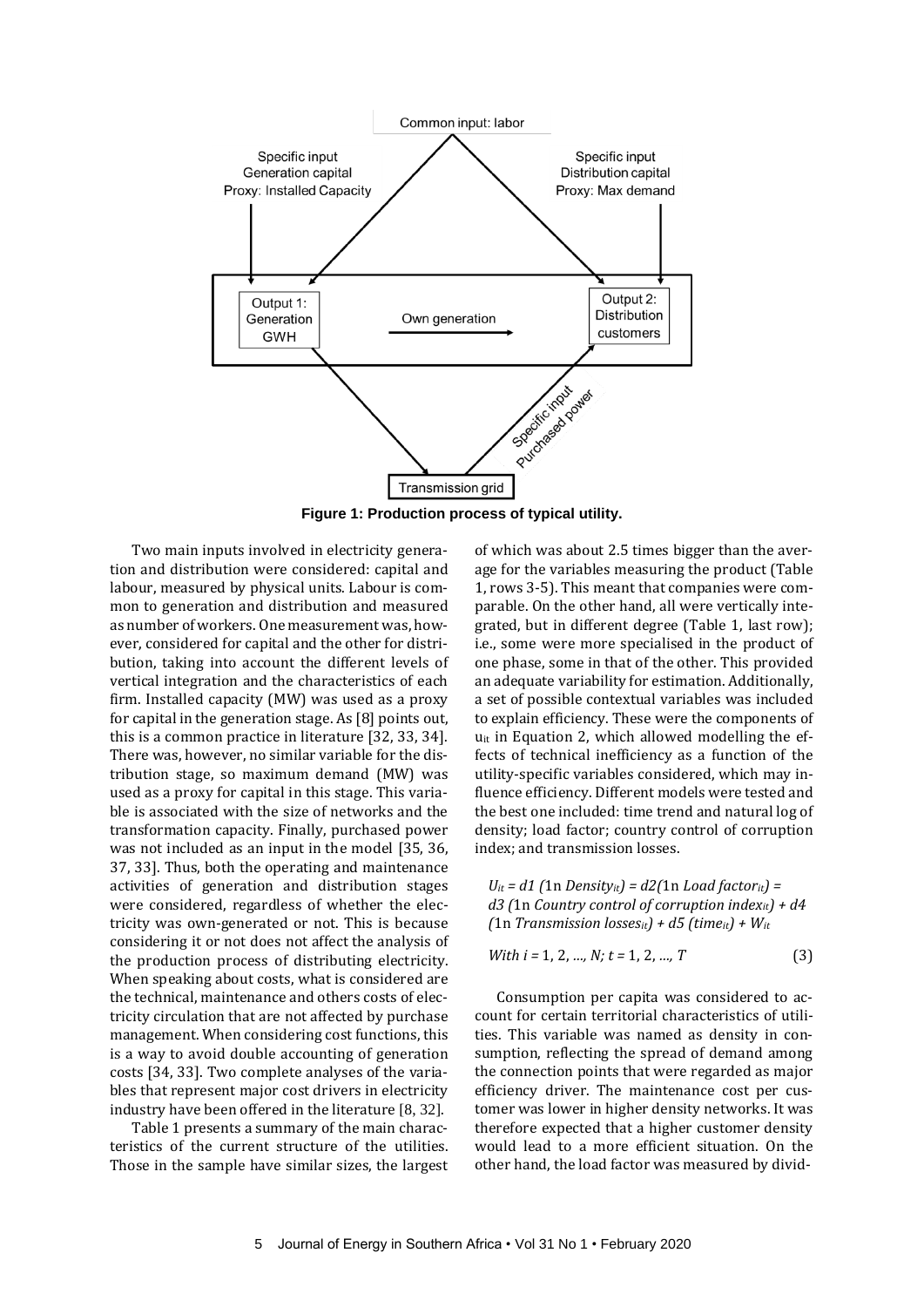| Firm                            | Units            | BPC             | EdM        | <b>ENE</b> | <b>ESCOM</b> | LEC      | <b>NamPower</b> | SEB       | <b>SNEL</b> | <b>TANESCO</b> | ZESA     | <b>ZESCO</b> | Sample  |
|---------------------------------|------------------|-----------------|------------|------------|--------------|----------|-----------------|-----------|-------------|----------------|----------|--------------|---------|
| Country                         |                  | <b>Botswana</b> | Mozambique | Angola     | Malawi       | Lesotho  | Namibia         | Swaziland | DRC         | Tanzania       | Zimbabwe | Zambia       |         |
| Sales (distrib-<br>uted energy) | GWh              | 2 2 9 5         | 1 2 5 7    | 1792       | 1025         | 368      | 2612            | 822       | 4610        | 2470           | 10 1 20  | 7751         | 3 1 9 3 |
| Generation                      | GWh              | 850             | 240        | 2495       | 2 3 1 7      | 411      | 1406            | 162       | 6 1 9 3     | 3571           | 8004     | 8923         | 3044    |
| Customers                       | Number           | 133 351         | 329854     | 125 905    | 128 435      | 39 062   | 2868            | 51 285    | 333 503     | 506 104        | 532 854  | 296 620      | 225 376 |
| Installed ca-<br>pacity         | MW               | 132             | 237        | 795        | 658          | 70       | 393             | 54        | 2422        | 777            | 1992     | 1684         | 804     |
| Employees                       | Number           | 1961            | 3013       | 3570       | 3 1 2 2      | 893      | 860             | 696       | 5940        | 5554           | 6249     | 3839         | 3 1 7 9 |
| Maximum de-<br>mand             | MW               | 391             | 299        | 410        | 379          | 93       | 391             | 173       | 973         | 532            | 1963     | 1 2 8 0      | 612     |
| Transmission<br>system losses   | $\frac{0}{0}$    | 8.80            | 13.29      | 19.54      | 17.78        | 16.18    | 8.50            | 14.45     | 7.24        | 19.79          | 10.07    | 4.18         | 12.52   |
| Regulatory<br>quality           | None             | 3.12            | 2.11       | 1.12       | 1.70         | 1.97     | 2.70            | 2.00      | 0.81        | 2.09           | 0.70     | 2.03         | 1.89    |
| Control of<br>corruption        | None             | 3.37            | 2.02       | $1.17\,$   | 1.55         | 2.39     | 2.78            | 2.21      | 1.05        | 1.82           | 1.32     | 1.75         | 1.99    |
| Density                         | GW/<br>customers | 0.02            | 0.00       | $0.01\,$   | $0.01\,$     | $0.01\,$ | 0.91            | 0.02      | $0.01\,$    | 0.00           | 0.02     | 0.03         | 0.10    |
| Load factor                     | None             | 0.68            | 0.49       | 0.50       | 0.50         | 0.45     | 0.75            | 0.54      | 0.54        | 0.53           | 0.59     | 0.69         | 0.57    |
| Prod/sales                      | None             | 0.37            | 0.19       | 1.39       | 2.26         | 1.12     | 0.54            | 0.20      | 1.34        | 1.45           | 0.79     | 1.15         | 0.95    |

**Table 1. Southern Africa Power Pool's utilities, general information. Average values (1998-2009).** 

*BPC = Botswana Power Corporation, EdM = Electricidade de Mocambique, EN E= Angola's Empresa Nacional de Electricidade, ESCOM = Electricity Supply Commission of Malawi, LEC = Lesotho Electricity Corporation, SEB = Swaziland Electricity Board, DRC = The Democratic Republic of Congo, SNEL = Société Nationale d'Electricité, TANESCO = Tanzania Electric Supply Company, ZESA = Zimbabwe Electricity Supply Authority, ZESCO = Zambia Electricity Supply Corporation.*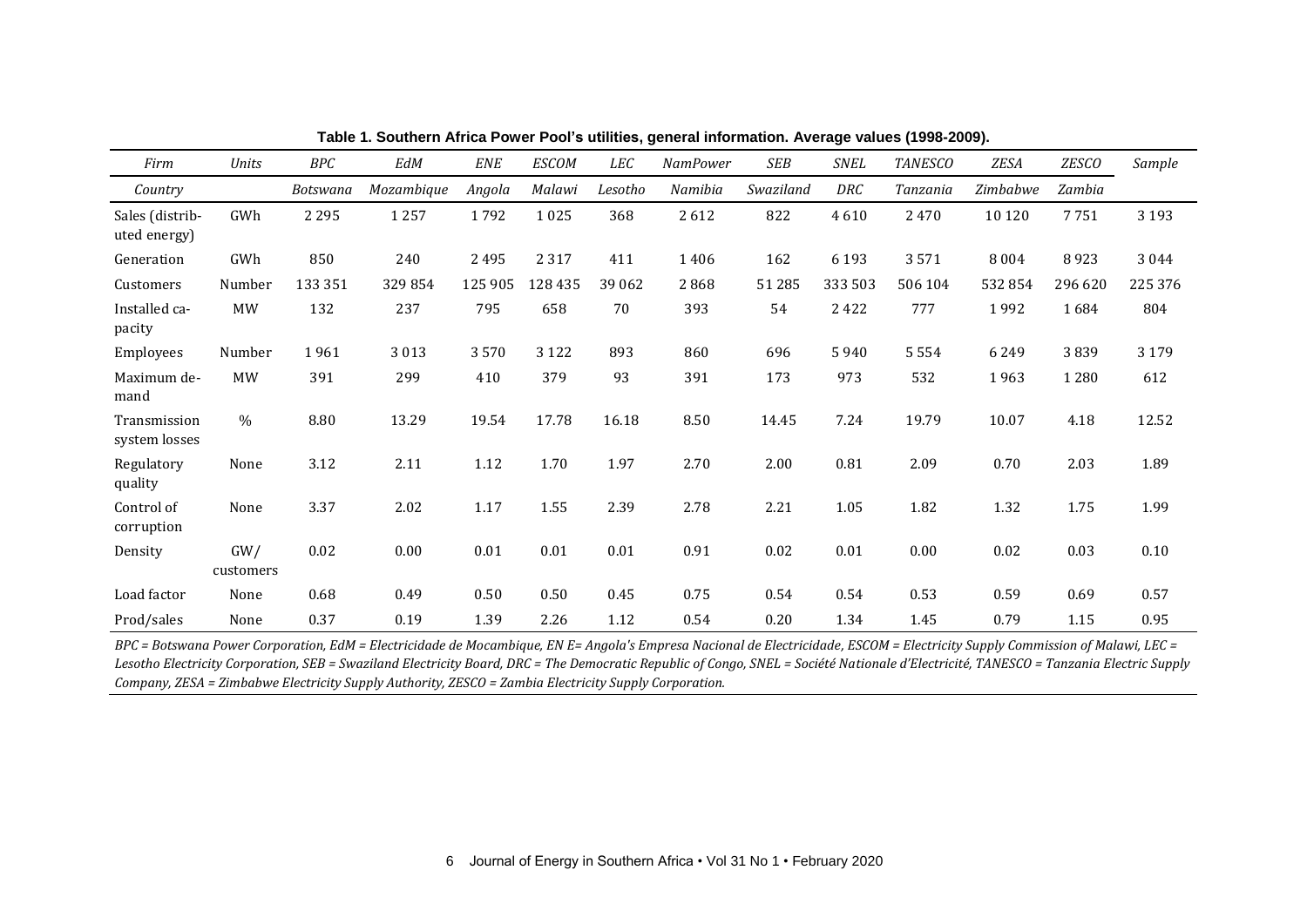ing sales by maximum demand. It was also expectedthat a greater utilisation of installed capacity would contribute positively to efficiency.

Finally, two contextual variables that might be important in the context of sub-Saharan Africa were added: transmission losses and control of corruption. Transmission losses take into account that infrastructure problems affect not only generation capacity but also transmission networks. It is assumed that, if the networks are congested, major transmission losses would occur. For corruption, the corruption index constructed by the Worldwide Governance Indicators project was used. This is one of the aggregate indicators of six broad dimensions of governance (voice and accountability, political stability and absence of violence/terrorism, government effectiveness, regulatory quality, rule of law, control of corruption*)* constructed by the Worldwide Governance Indicators project. The six aggregate indicators are based on 30 underlying data sources reporting the perceptions of governance of a large number of survey respondents and expert assessments worldwide. Details on the underlying data and indicators can be found in [38]. These indicators reflect perceptions of the extent to which public power is exercised for private gain, including both petty and grand forms of corruption, as well as 'capture' of the state by elites and private interests. It was expected that higher country corruption control levels lead to higher efficiency. Table 2 shows the descriptive statistics.

#### **3. Results and discussion**

#### *3.1. Empirical results and hypothesis tests*

Table 3 shows the estimated maximum likelihood parameters of the distance function and the inefficiency effect model. It shows that all the first order parameters were statistically significant and had the correct sign. Thus, the estimated distance function complied with all the expected theoretical properties. The conditions of regularity were satisfied at the sample mean, implying that the input-oriented distance function was non-decreasing and concave with respect to inputs and non-increasing and quasi-concave in outputs.

The variables were calculated from deviations in their geometric averages, therefore the first order coefficients (see from second to fifth rows in Table 3) are the estimations of the elasticities in the sample mean. Moreover, the variance parameters, sigma-squared and gamma, were statistically significant at a 5% level and the estimated value of parameter gamma was 0.9987. This showed that the effects associated with the inefficiency were more significant than those related to the statistical noise. Hypotheses tests were applied regarding the restrictions placed on the functional form of the distance function to justify the methodology adopted. The results of these tests are given in Table 4.

All tests were performed with respect to the unrestricted translog model [39, 40]. The first step was to test whether a Cobb–Douglas specification was an adequate representation of the technology and, as Table 4 shows, the null hypothesis was rejected (see first row). Secondly, it was tested whether the utility dummy, which captures the specific effect, was zero. Again, the null hypothesis was rejected (see second row in Table 4).

|                               | Variable                      | Mean    | Maximun | Minimun | Standard<br>deviation |
|-------------------------------|-------------------------------|---------|---------|---------|-----------------------|
| Outputs                       | Generation                    | 3044    | 10 15 6 | 12.5    | 3 160.14              |
|                               | Customers                     | 225 376 | 671 110 | 2 2 1 9 | 189 661.36            |
| Inputs                        | Installed capacity            | 804     | 2442    | 50      | 814.12                |
|                               | Employees                     | 3 1 7 9 | 7 1 2 8 | 345     | 2055.87               |
|                               | Maximum demand                | 612     | 2069    | 69      | 555.21                |
| Utility-specific<br>variables | Transmission system<br>losses | 12.52   | 29.00   | 2.70    | 7.20                  |
|                               | Regulatory qualitty           | 1.89    | 3.29    | 0.09    | 0.74                  |
|                               | Control of corruption         | 1.99    | 3.76    | 0.60    | 0.69                  |
|                               | Density                       | 0.10    | 1.30    | 0.00    | 0.27                  |
|                               | Load factor                   | 0.57    | 0.93    | 0.37    | 0.11                  |
|                               | Time trend                    | 6.50    | 12.00   | 1.00    | 3.47                  |

**Table 2: Summary statistics for the full sample (1998-2009).**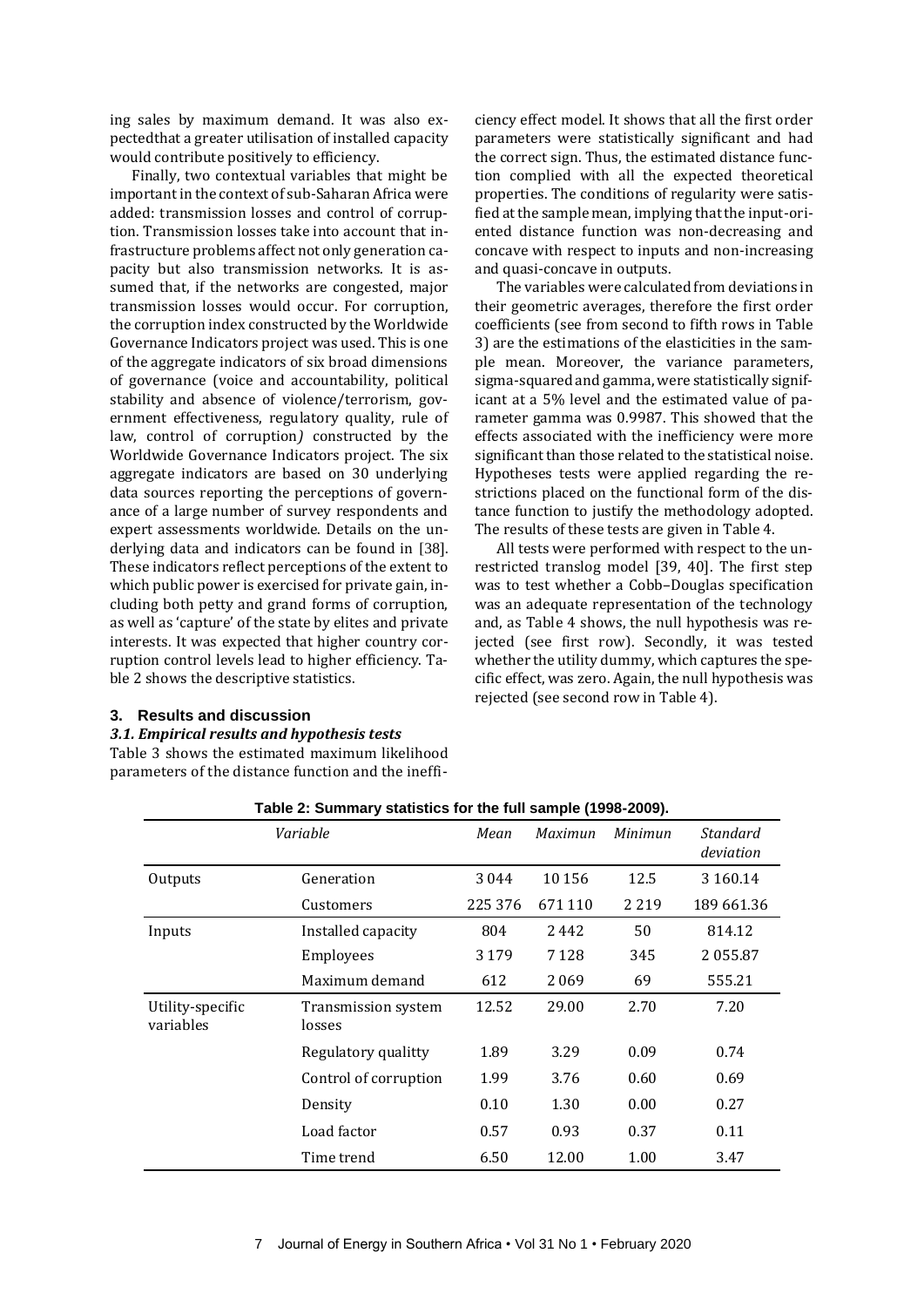| Variable                                                                                                                                                                                                                                                                    | Coefficient | Stand.-error | t-ratio    |  |  |  |
|-----------------------------------------------------------------------------------------------------------------------------------------------------------------------------------------------------------------------------------------------------------------------------|-------------|--------------|------------|--|--|--|
| <b>Stochastic distance frontier model</b>                                                                                                                                                                                                                                   |             |              |            |  |  |  |
| Constant                                                                                                                                                                                                                                                                    | $-0.1237$   | 0.0345       | $-3.5795$  |  |  |  |
| Generation                                                                                                                                                                                                                                                                  | $-0.1759$   | 0.0238       | $-7.3788$  |  |  |  |
| Customer                                                                                                                                                                                                                                                                    | $-0.3442$   | 0.0236       | $-14.5638$ |  |  |  |
| Labour                                                                                                                                                                                                                                                                      | 0.3389      | 0.0472       | 7.1714     |  |  |  |
| Installed capacity                                                                                                                                                                                                                                                          | 0.3760      | 0.0467       | 8.0441     |  |  |  |
| Max                                                                                                                                                                                                                                                                         | 0.2840      | 0.0317       | 8.9714     |  |  |  |
| Generation x generation                                                                                                                                                                                                                                                     | $-0.0714$   | 0.0120       | $-5.9763$  |  |  |  |
| Customer x customer                                                                                                                                                                                                                                                         | $-0.1148$   | 0.0131       | $-8.7782$  |  |  |  |
| Generation x customer                                                                                                                                                                                                                                                       | 0.0553      | 0.0151       | 3.6572     |  |  |  |
| Labor x labour                                                                                                                                                                                                                                                              | $-0.0927$   | 0.0479       | $-1.9361$  |  |  |  |
| Installed capacity sq                                                                                                                                                                                                                                                       | $-0.2300$   | 0.0402       | $-5.7117$  |  |  |  |
| Max demand x maximum demand                                                                                                                                                                                                                                                 | $-0.0845$   | 0.0402       | $-2.1024$  |  |  |  |
| Labour x installed capacity                                                                                                                                                                                                                                                 | 0.1350      | 0.0768       | 1.7613     |  |  |  |
| Labour x maximun demand                                                                                                                                                                                                                                                     | $-0.0189$   | 0.0311       | $-0.6068$  |  |  |  |
| Installed capacity x maximum demand                                                                                                                                                                                                                                         | 0.1340      | 0.0202       | 6.6459     |  |  |  |
| Labour x generation                                                                                                                                                                                                                                                         | 0.0177      | 0.0344       | 0.5142     |  |  |  |
| Labour x customer                                                                                                                                                                                                                                                           | 0.1398      | 0.0323       | 4.3305     |  |  |  |
| Installed capacity x generation                                                                                                                                                                                                                                             | $-0.0033$   | 0.0213       | $-1.5407$  |  |  |  |
| Installed capacity x customer                                                                                                                                                                                                                                               | $-0.1560$   | 0.0189       | $-8.2812$  |  |  |  |
| Maximum demand x generation                                                                                                                                                                                                                                                 | $-0.0365$   | 0.0210       | $-1.7425$  |  |  |  |
| Maximum demand x customer                                                                                                                                                                                                                                                   | 0.0147      | 0.0202       | 0.7278     |  |  |  |
| D <sub>2</sub>                                                                                                                                                                                                                                                              | 0.7513      | 0.0554       | 13.5545    |  |  |  |
| D <sub>3</sub>                                                                                                                                                                                                                                                              | $-0.1569$   | 0.0487       | $-3.2210$  |  |  |  |
| D <sub>4</sub>                                                                                                                                                                                                                                                              | 1.3120      | 0.0642       | 20.4451    |  |  |  |
| D <sub>5</sub>                                                                                                                                                                                                                                                              | 0.5357      | 0.0319       | 16.8182    |  |  |  |
| D <sub>6</sub>                                                                                                                                                                                                                                                              | 0.7495      | 0.0859       | 8.7262     |  |  |  |
| D7                                                                                                                                                                                                                                                                          | $-0.4644$   | 0.1431       | $-3.2461$  |  |  |  |
| D <sub>8</sub>                                                                                                                                                                                                                                                              | 1.2449      | 0.0658       | 18.9191    |  |  |  |
| D <sub>9</sub>                                                                                                                                                                                                                                                              | 0.4008      | 0.0475       | 8.4364     |  |  |  |
| D10                                                                                                                                                                                                                                                                         | 0.0246      | 0.0400       | 0.6159     |  |  |  |
| D11                                                                                                                                                                                                                                                                         | $-0.0840$   | 0.0433       | $-1.9421$  |  |  |  |
| <b>Inefficient effects model</b>                                                                                                                                                                                                                                            |             |              |            |  |  |  |
| Density                                                                                                                                                                                                                                                                     | $-0.0526$   | 0.0140       | $-3.7669$  |  |  |  |
| Load factor                                                                                                                                                                                                                                                                 | $-0.1426$   | 0.0813       | $-1.7534$  |  |  |  |
| Corruption                                                                                                                                                                                                                                                                  | $-0.1006$   | 0.0326       | $-3.0861$  |  |  |  |
| <b>Transmission losses</b>                                                                                                                                                                                                                                                  | $-0.0237$   | 0.0189       | $-1.2503$  |  |  |  |
| T (time trend)                                                                                                                                                                                                                                                              | $-0.0243$   | 0.0040       | $-6.1426$  |  |  |  |
| Variance parameters                                                                                                                                                                                                                                                         |             |              |            |  |  |  |
| $\sigma^2$ (sigma-squared)                                                                                                                                                                                                                                                  | 0.0079      | 0.0005       | 16.3523    |  |  |  |
| $\gamma$ (gamma)                                                                                                                                                                                                                                                            | 0.9988      | 0.0001       | 14094.0800 |  |  |  |
| Log likelihood function                                                                                                                                                                                                                                                     | 219.1930    |              |            |  |  |  |
| Where: $\sigma^2 = (\sigma_u^2 + \sigma_v^2)$ , $\gamma = \sigma_u^2/\sigma^2$ . Remember that $v_{it}$ is a symmetrical error term, <i>i.i.d.</i> $N^+ \sim (\delta z_i \sigma_u^2)$ , and $u_{it}$ is<br>a one-sided negative error term, <i>i.i.d.</i> $N \sim (0.6v^2)$ |             |              |            |  |  |  |

**Table 3: Maximum likelihood estimates of the Stochastic distance frontier model.**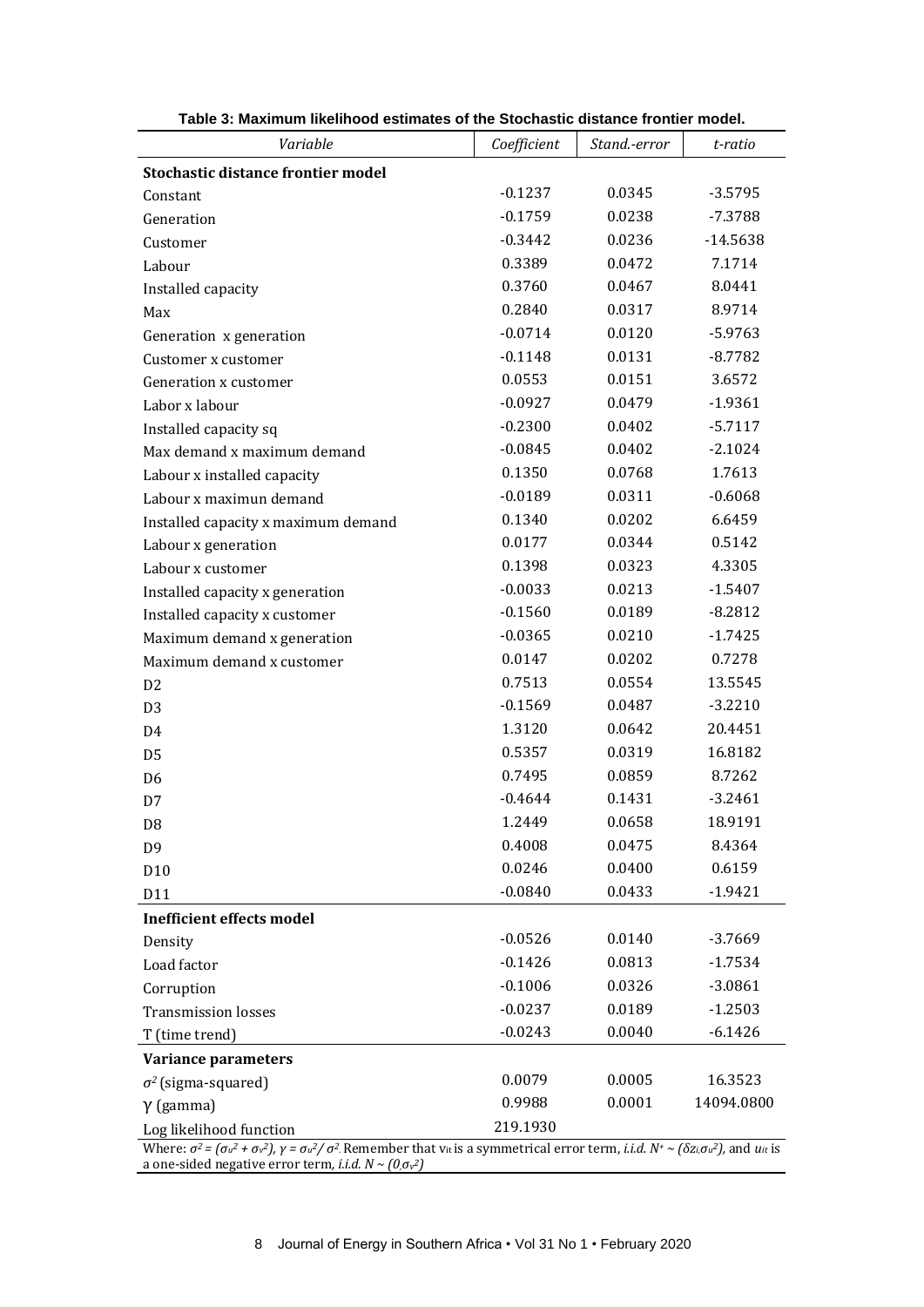| TADIE 4. NYPOLIJESIS LESL.                       |                              |                          |                |  |  |  |
|--------------------------------------------------|------------------------------|--------------------------|----------------|--|--|--|
| Null hypothesis                                  | Log likehood ratio statistic | Critical value<br>(chi2) | Decision (99%) |  |  |  |
| $\gamma$ ij=0, $\rho$ ij=0, $\varphi$ ij=0       | 124.64                       | 25.2                     | Rejection      |  |  |  |
| $D2==D11=0$                                      | 283.46                       | 25.2                     | Rejection      |  |  |  |
| $\delta$ 1= $\delta$ 2= $\delta$ 3= $\delta$ 4=0 | 48.54                        | 7.88                     | Rejection      |  |  |  |
| $y=80=81=82=83=0$                                | 304.78                       | 14.9                     | Rejection      |  |  |  |

**Table 4: Hypothesis test.**

 $\psi_{ij}$ ,  $\gamma_{ij}$ ,  $\rho_{ij}$  are the estimated coefficients of the translogarithmic function, Di is a dummy variable for the distribution company i (see Equation 1),  $\delta$  are estimated coefficient related with the explanatory variables Z in the inefficient model (see Equation 2) and  $\gamma$  =  $\sigma$ u<sup>2</sup>/  $\sigma$ <sup>2</sup> is a variance parameter that indicate whether the effects associated with the inefficiency were more significant than those related to the statistical noise.

The remaining tests are concerned with the specification of the effects of inefficiency. Firstly, the hypothesis of the non-existence of technical efficiency in the error term was tested and rejected (see third row in Table 4). Finally, the null hypothesis that the variables included in the inefficiency effect model have no effect on the level of technical inefficiency was tested and rejected (see last row in Table 4). This meant that the explanatory variables included (as a whole) affected utilities' efficiency (even though when taken individually some might not be significant).

The results of the inefficient model imply that the variables explain the level of inefficiency. A negative parameter means that inefficiency decreases when the value of the variable increases. The coefficients associated with density, load factor and country corruption index variables indicated that a higher density, a higher load factor and an improvement in the country corruption index contribute to reduce inefficiency. Moreover, the coefficient linked to time trend showed that electric utilities' efficiency improved during the analysed period. Density in consumption, country corruption index and time trend were statistically significant at usual levels (95%). Meanwhile, load factor was statistically significant at 90%. On the other hand, the transmission losses parameter showed a positive sign but was not significant. In spite of this, these were not removed from the model because of the result of the tests on the joint significance of the determinants of inefficiency (see Table 2). The null hypothesis, that the variables included in the inefficiency model have no effect on technical inefficiency, was rejected. This fact indicates that the included explanatory variables jointly influence utility efficiency even though, when taken individually, some may not be significant (see Table 4).

#### *3.2 The efficiency evolution*

The technical efficiency of each utility by period was assessed by means of the distance function parameters. The results obtained from the average levels of efficiency for the sample as a whole showed that, from 1998 to 2009, the analysed utilities operated at 91.91% of efficiency, i.e., they might have increased by 8.09% their outputs with the same amount of inputs. The average technical efficiency score by utility during the period is shown in Figure 2.

The most efficient utilities were, in order, Nampower, BPC and ZEP (Figure 2). These values confirmed that the results were sensible because these firms were the ones that have the three highest densities and highest control corruption indices (Table 1). The least efficient utilities were TANESCO (least efficient), then EDM, then SNEL, which also had almost the lowest densities and lowest control corruption indices. The load factor control rates in Table 1 were positively correlated with levels of efficiency. This last result and that of customer's density are very common in the literature [36, 37, 33].

Figures 2 and 3, considering together, show that those countries with higher levels of efficiency correlated with those with higher electricity consumption per capita.

Figure 4 shows the temporal average annual technical efficiency evolution of all utilities analysed. The technical efficiency levels show an ascending evolution, increasing from 86.6% in 1998 to highest level of 94.4% in 2009. Comparison between these results and those from previous studies [10, 11] shows two major differences. First, in the earlier studies, the average technical efficiency is significantly lower. The closest value corresponds to the multi-output model in [10] where a TE under VRS of 88% in 1998 and 87% in 2005 was found. Other results [11] presented great variability among companies with very low values, as it is the case of EDM, which varied around 0.25 in the SFA model. Secondly, although the analysed periods were not the same, the other two works showed some stagnation in the TE evolution. A significant improvement in the average efficiency of the sample was, however, recorded. This improvement was more pronounced from 2000 to 2002, coinciding with the first SAPP Energy Plan of 2001.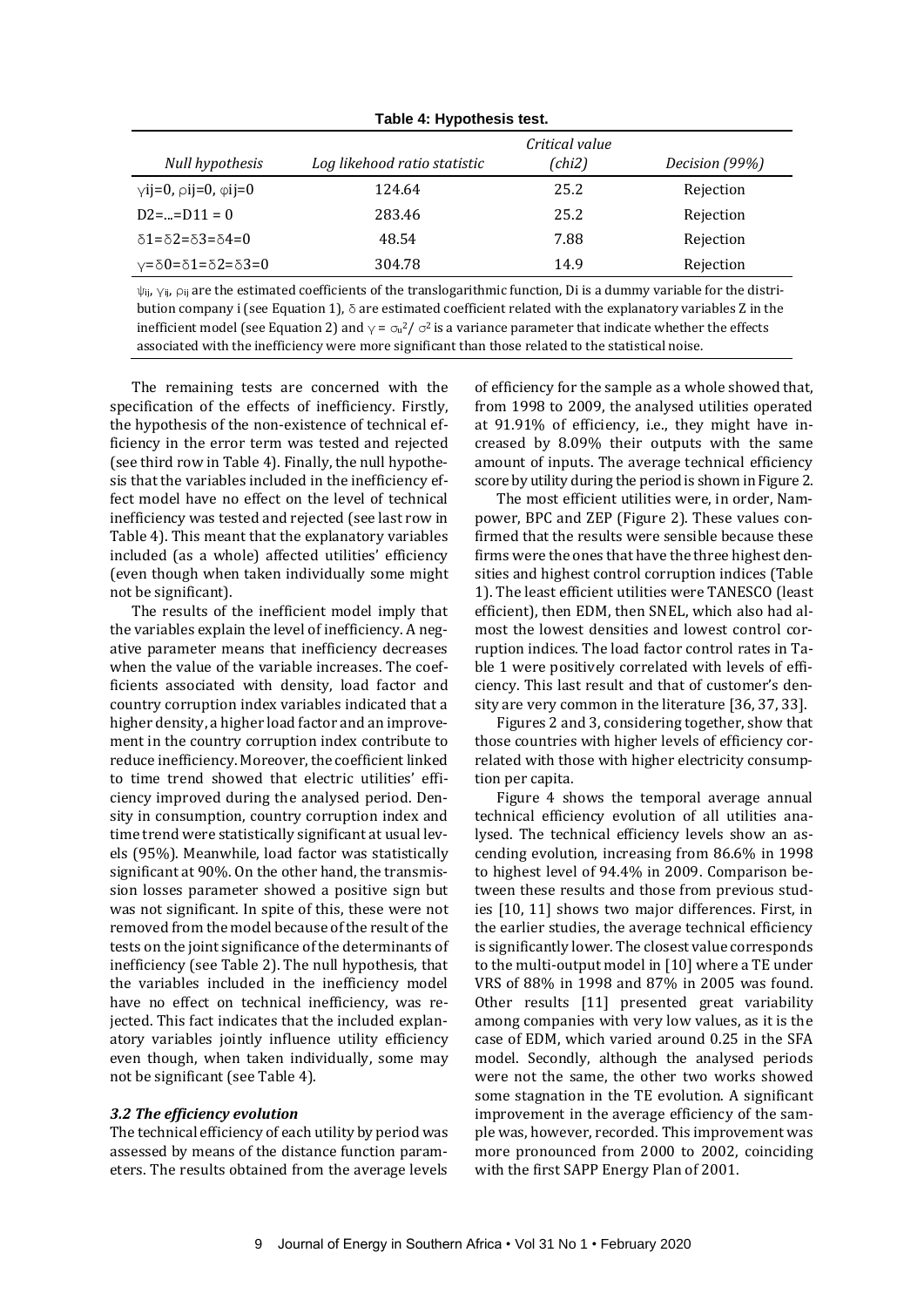

BPC = Botswana Power Corporation, EdM = Electricidade de Mocambique, ENE= Empresa Nacional de Electricidade, ESCOM = Electricity Supply Commission, LEC = Lesotho Electricity Corporation, SEB = Swaziland Electricity Board, DRC = Democratic Republic of Congo, SNEL = Société Nationale d'Electricité, TANESCO = Tanzania Electric Supply Company, ZESA = Zimbabwe Electricity Supply Authority, ZESCO = Zambia Electricity Supply Corporation.







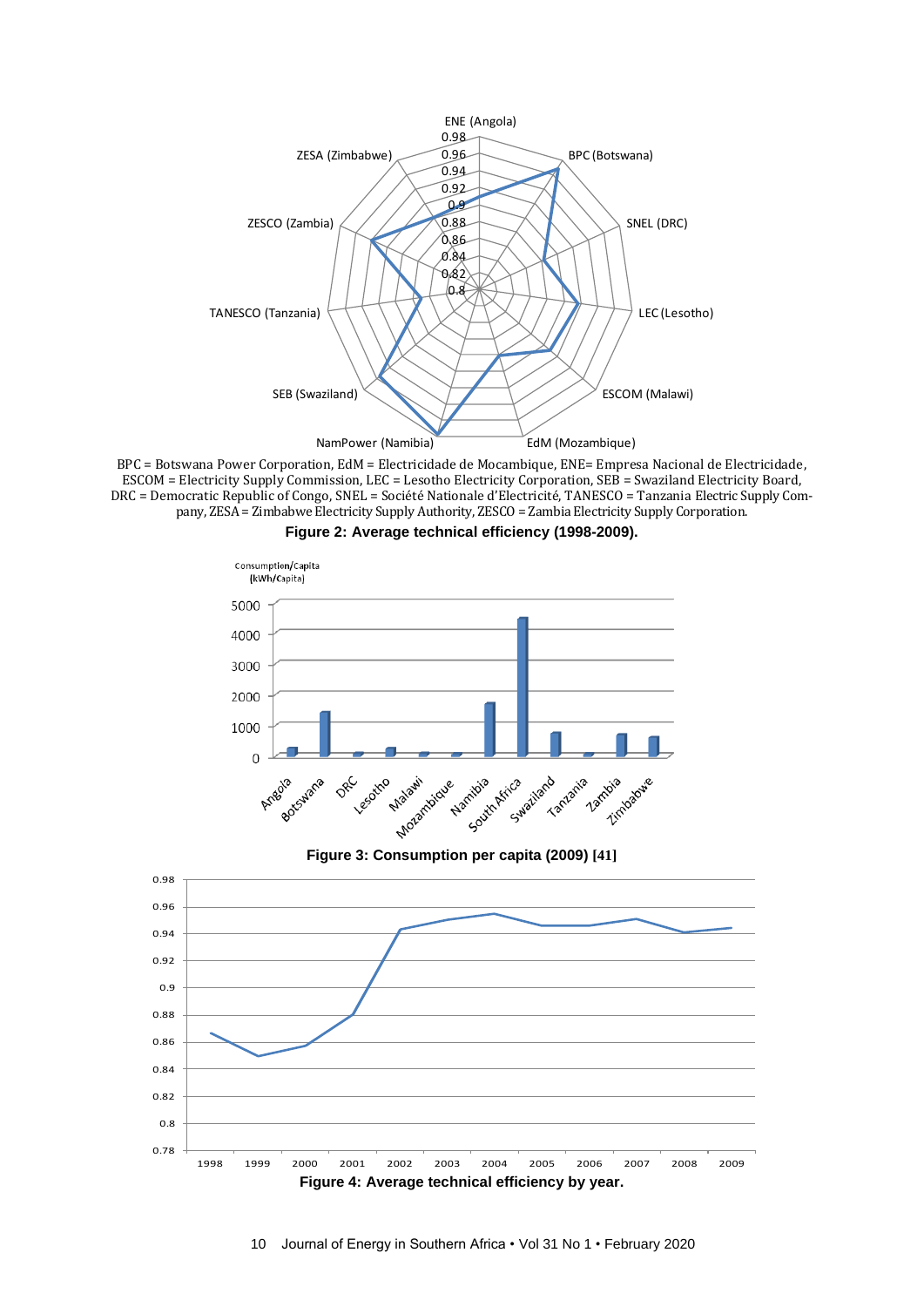#### *3.3 Policy implications*

This paper analyses the factors that determine the TE performance of the SAPP firms in the period 1998-2009. Results could be useful for the design of energy policy by providing new empirical evidence. The vertical structure of the utilities and the definition of the product, taking into account the specific characteristics of this sample, were considered. The homogeneity of sample companies is a key factor to calculate the efficiency when using frontier techniques. The exclusion of Eskom from the sample is critical in this regard.

Although the existence of the SAPP seems to confirm an improvement in the TE of firms, there remain some outstanding issues to be analysed in depth as future fields of analysis. The first relates to which variables could be considered in the model to take into account the congestion of transmission networks. Investments in this phase of the provision of electricity are very important to break bottlenecks, as noted in the introduction above. The second issue requires focusing on institutional aspects, such as controlling corruption, and represents a promising line of study. Finally, it is necessary to dispose of a full and detailed database to perform this type of study about efficiency and productivity in the electricity industry in Africa. As other authors have stated [42]: 'One of the regulator's tasks should be to help obtain relevant information from adequate sources for the performance of these types of studies'. One way to do that is that the obligation to submit such information could be placed with regulated firms. From our point of view,

commissions or working groups of SAPP members should be encouraged. These commissions should specialise in obtaining and homogenize information of the different stages: transmission, generation, distribution, commercialization... etc. This information by country should be treated centrally to identify common elements of action to seek the efficiency of the sector as a whole.

#### **4. Conclusions**

The contribution of this study is twofold. From the theoretical perspective, it was shown that a bad specification in relation with the output definition and with the sample selection could induce incorrect energy policy implications. From the empirical perspective, the study identified the main variables that contribute to reduced technical inefficiency by focusing on technical, economic and institutional factors. These technical and institutional factors provide a rich basis for future research and development to encourage efficiency of electric utilities.

#### **Acknowledgements**

The authors are grateful to two anonymous reviewers for helpful suggestions, comments and discussions.

#### **Author roles**

*F.J. Ramos-Real:* Hatched the theoretical model, checked the results of the case study and reviewed the text. *B. Tovar:* Did the data collection, ran the simulations, produced results of the case study, and wrote the text.

#### **References**

- [1] Africa's Power Infrastructure. Investment, integration, efficiency, 2011. World Bank. <https://openknowledge.worldbank.org/handle/10986/2290> [accessed April 2018].
- [2] [Escribano,](https://scholar.google.es/citations?user=ABmg0KgAAAAJ&hl=es&oi=sra) A. Guasch, J.L. and Peña, J. 2010[. Assessing the impact of infrastructure quality on firm productivity in](http://papers.ssrn.com/sol3/papers.cfm?abstract_id=1547630)  [Africa: cross-country comparisons based on investment climate surveys from 1999 to 2005.](http://papers.ssrn.com/sol3/papers.cfm?abstract_id=1547630) World Bank Policy Researc[h Working Paper 5191.](http://papers.ssrn.com/sol3/papers.cfm?abstract_id=1547630##)
- [3] Exclusive interview with Dr Lawrence Musaba, Coordination Centre Manager of the Southern African Power Pool*.* 2016 (1), ESI-Africa.com[. https://www.esi-africa.com/features-analysis/exclusive-interview-with-dr-law](https://www.esi-africa.com/features-analysis/exclusive-interview-with-dr-lawrence-musaba-coordination-centre-manager-of-the-southern-african-power-pool/%20%5baccessed)[rence-musaba-coordination-centre-manager-of-the-southern-african-power-pool/ \[](https://www.esi-africa.com/features-analysis/exclusive-interview-with-dr-lawrence-musaba-coordination-centre-manager-of-the-southern-african-power-pool/%20%5baccessed)accessed April 2018].
- [4] Sebitosi, A.B. and Okou, R. 2010[. Re-thinking the power transmission model for sub-Saharan Africa.](http://www.sciencedirect.com/science/article/pii/S0301421509008556) *Energy Policy*, 38, 1448-1454[. doi.org/10.1016/j.enpol.2009.11.025.](https://doi.org/10.1016/j.enpol.2009.11.025)
- [5] Regional Power Status in African Power Pools. Report. Infrastructure consortium for Africa, 2011. African Development Bank. BP 323-1002 Tunis Belvédère, TUNISIA[. https://www.icafrica.org/fileadmin/docu](https://www.icafrica.org/fileadmin/documents/Knowledge/Energy/ICA_RegionalPowerPools_Report.pdf)[ments/Knowledge/Energy/ICA\\_RegionalPowerPools\\_Report.pdf.](https://www.icafrica.org/fileadmin/documents/Knowledge/Energy/ICA_RegionalPowerPools_Report.pdf)
- [6] Karekezi, S. and Kimani, J. 2002. [Status of power sector reform in Africa: impact on the poor.](http://www.sciencedirect.com/science/article/pii/S0301421502000484) *Energy Policy*, 30, 923-945[. doi.org/10.1016/S0301-4215\(02\)00048-4.](https://doi.org/10.1016/S0301-4215(02)00048-4)
- [7] Eberhard, A. and Shkaratan, M. 2012. [Powering Africa: Meeting the financing and reform challenges.](http://www.sciencedirect.com/science/article/pii/S0301421511008172) *Energy Policy*, 42, 9-18[. https://doi.org/10.1016/j.enpol.2011.10.033.](https://doi.org/10.1016/j.enpol.2011.10.033)
- [8] Jamasb, T., Newbery, D., and Pollitt, M. 2004. Core indicators for determinant and performance of electricity sector in developing countries. Cambridge Working Paper in Economics, CWPE 0438.
- [9] Leme, R.C., Paiva, A.P., Steele Santos, P.E., Balestrassi, P.P. and Lima Galvão, L. 2014[. Design of experiments ap](http://www.sciencedirect.com/science/article/pii/S0140988314001509)[plied to environmental variables analysis in electricity utilities efficiency: The Brazilian case.](http://www.sciencedirect.com/science/article/pii/S0140988314001509) *Energy Economics*, 45, 111-119. [doi.org/10.1016/j.eneco.2014.06.017.](https://doi.org/10.1016/j.eneco.2014.06.017)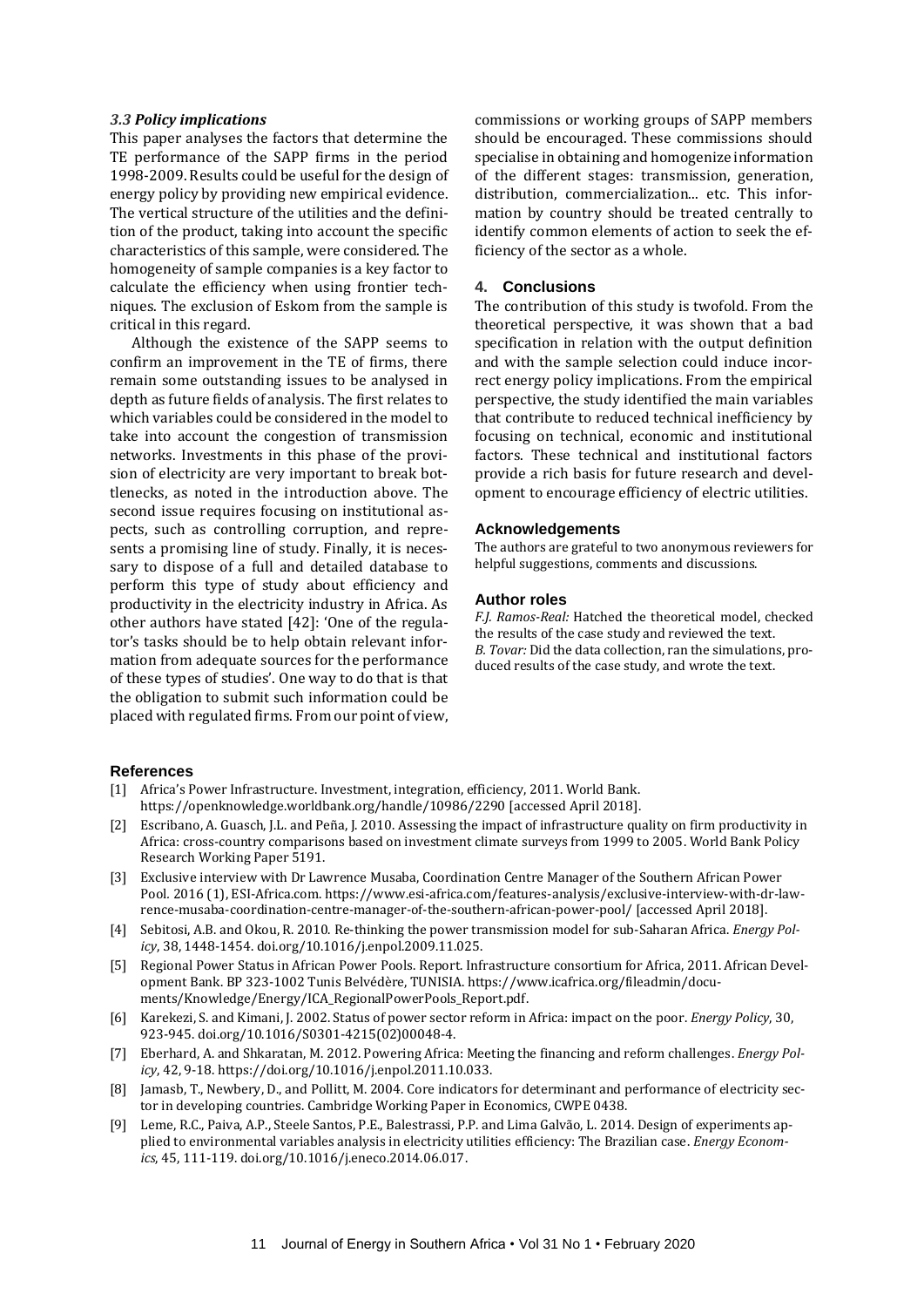- [10] Estache, A., Tovar, B. and Trujillo, L. 2008[. How efficient are African electricity companies? Evidence from the](http://www.sciencedirect.com/science/article/pii/S0301421508000827)  [southern African countries.](http://www.sciencedirect.com/science/article/pii/S0301421508000827) *Energy Policy*, 36, 1969-1979. [doi.org/10.1016/j.enpol.2008.02.011.](https://doi.org/10.1016/j.enpol.2008.02.011)
- [11] Jaunky, V.C. 2013[. Divergence in technical efficiency of electric utilities: Evidence from the SAPP.](http://www.sciencedirect.com/science/article/pii/S0301421513007714) *Energy Policy*, 62, 419-430[. doi.org/10.1016/j.enpol.2013.07.113.](https://doi.org/10.1016/j.enpol.2013.07.113)
- [12] Jamasb, T., Mota, R., Newbery, D. and Pollitt M. 2005. Electricity sector reform in developing countries: A survey of empirical evidence on determinants and performance, World Bank Policy Research Working Paper 3549, World Bank, March, Washington, DC.

[http://documents.worldbank.org/curated/en/393231468780575236/Electricity-sector-reform-in-developing](http://documents.worldbank.org/curated/en/393231468780575236/Electricity-sector-reform-in-developing-countries-a-survey-of-empirical-evidence-on-determinants-and-performance)[countries-a-survey-of-empirical-evidence-on-determinants-and-performance.](http://documents.worldbank.org/curated/en/393231468780575236/Electricity-sector-reform-in-developing-countries-a-survey-of-empirical-evidence-on-determinants-and-performance)

- [13] Perez-Reyes Espejo, R. and Tovar, B. 2010. Explaining the inefficiency in electrical distribution companies: the case of Peruvian firms. *Energy Economics*, 32, 1175-1181[. doi.org/10.1016/j.eneco.2010.02.002.](https://doi.org/10.1016/j.eneco.2010.02.002)
- [14] Ramos-Real, F., Tovar, B., Iootty. M., [Fagundes de Almeida,](http://www.tandfonline.com/author/Fagundes+de+Almeida%2C+Edmar+Luiz) E.L. and Queiroz Pinto H. 2009. The evolution and main determinants of productivity in Brazilian electricity distribution 1998-2005: an empirical analysis. *Energy Economics*, 31, 298-305. doi:10.1016/j.eneco.2008.11.002.
- [15] Tovar, B., Ramos-Real, F.[, Fagundes de Almeida,](http://www.tandfonline.com/author/Fagundes+de+Almeida%2C+Edmar+Luiz) E.L. 2011. Firm size and productivity. Evidence from the electricity distribution industry in Brazil, *Energy Policy*, 39, 826-833. doi:10.1016/j.enpol.2010.11.001.
- [16] Battese, G.E. and Coelli, T.J., 1995. A model for technical inefficiency effects in a stochastic frontier production for panel data. *Empirical Economics,* 20, 325-33.
- [17] Greene, W. 2005a. Fixed and random effects in stochastic frontier models. *Journal of Productivity Analysis*, 23, 7- 32. doi.org/10.1007/s11123-004-8545-1.
- [18] Greene, W. 2005b. Reconsidering heterogeneity in panel data estimator of the stochastic frontier model, *Journal of Econometrics*, 126, 269-303. doi.org/10.1016/j.jeconom.2004.05.003.
- [19] Tovar, B. and Rendeiro Martin-Cejas, R. 2009. Are outsourcing and non-aeronautical revenue important drivers of Spanish airports efficiency? *Journal of air Transport Management*, 5, 217-220. doi:10.1016/j.jairtraman.2008.09.009.
- [20] Chang, V. and Tovar, B. 2014. Drivers explaining the inefficiency of Peruvian and Chilean ports terminals, *Transportation Research Part E. Logistics and Transportation Reviews,* 67, 190-203. dx.doi.org/10.1016/j.tre.2014.04.011.
- [21[\] Tovar,](http://www.tandfonline.com/author/Tovar%2C+Beatriz) B, Ramos-Real, F.J. and [Fagundes de Almeida,](http://www.tandfonline.com/author/Fagundes+de+Almeida%2C+Edmar+Luiz) E. L. 2015[. Efficiency and performance in gas distribution.](http://www.tandfonline.com/doi/full/10.1080/00036846.2015.1047093#abstract)  [evidence from Brazil.](http://www.tandfonline.com/doi/full/10.1080/00036846.2015.1047093#abstract) *Applied Economics Incorporating Applied. Financial Economics*, 47, 5390-5406. doi.org/10.1080/00036846.2015.1047093.
- [22] Banker, R.D. and Natarajan, R. 2008. Evaluating contextual variables affecting productivity using data envelopment analysis. *Operations Research*, 56, 48-58. doi.org/10.1287/opre.1070.0460.
- [23] Kuosmanen, T. 2012. Stochastic semi-nonparametric frontier estimation of electricity distribution networks: Application of the stoned method in the Finnish regulatory model. *Energy Economics,* 34, 2189-2199. doi:10.1016/j.eneco.2012.03.005.
- [24] Rodriguez-Álvarez, A. and Tovar, B. 2012. Have Spanish port sector reforms during the last two decades been successful? A cost frontier approach. *Transport Policy*, 24, 73-82. dx.doi.org/10.1016/j.tranpol.2012.06.004.
- [25] Coelli, T. and Perelman, S. 2000. Technical efficiency of European railways: a distance function approach. *Applied Economics,* 32, 1967–1976. doi:10.1080/00036840050155896.
- [26] Tovar, B. and Rendeiro Martin-Cejas, R. 2010. Technical efficiency and productivity changes for Spanish airport: a parametric distance functions approach *Transport Research Part E. Logistics and Transportation Reviews*, 46, 249-260. doi:10.1016/j.tre.2009.08.007.
- [27] Rodríguez-Alvarez, A., Tovar, B. and Trujillo, L. 2007. Firm and time varying technical and allocative efficiency: An application for port cargo handling firms. *International Journal of Production Economics,* 109, 149-161. doi:10.1016/j.ijpe.2006.12.048.
- [28] Thanassoulis, E., 2002. Comparative performance measurement in regulation: The case of English and Welsh sewerage services. *Journal of the Operational Research Society*, 53, 292-302. DOI: 10.1057/palgrave.jors.2601160.
- [29] Pombo, C., and Taborda, R. 2006. Performance and efficiency in Colombia's power distribution system: effects of the 1994 reforms. *Energy Economics*, 28, 339-369[. doi.org/10.1016/j.eneco.2005.08.001.](https://doi.org/10.1016/j.eneco.2005.08.001)
- [30] Bogetof, P. and Otto, L. 2011. *Benchmarking with DEA, SFA and R*. International Series in Operations Research & Management Science. Springer-Verlag. New York.
- [31] Jara-Díaz, S. and Ramos–Real F.J. 2011. The effect of output specification on the optimal policy design for electric utilities. *Journal of Regulatory Economics,* 40, 62-81. DOI: 10.1007/s11149-011-9148-1.
- [32] Ramos-Real, F. J. 2005. Costs functions and the electric utility industry. A contribution to the debate on deregulation. *Energy Policy*, 33, 69-87[. doi.org/10.1016/S0301-4215\(03\)00200-3.](https://doi.org/10.1016/S0301-4215(03)00200-3)
- [33] Jara-Díaz, S, Martínez-Budría, E and Ramos–Real F.J. 2004. Economies of integration in the Spanish electricity industry using a multistage cost function. *Energy Economics*, 26 995-1013*.* [doi.org/10.1016/j.eneco.2004.05.001.](https://doi.org/10.1016/j.eneco.2004.05.001)
- [34] Martínez-Budría, E., Jara-Diaz S. and Ramos–Real F.J. 2003. Adapting productivity theory to the quadratic cost function: an application to the Spanish electric sector. *Journal of Productivity Analysis,* 20, 203-229.